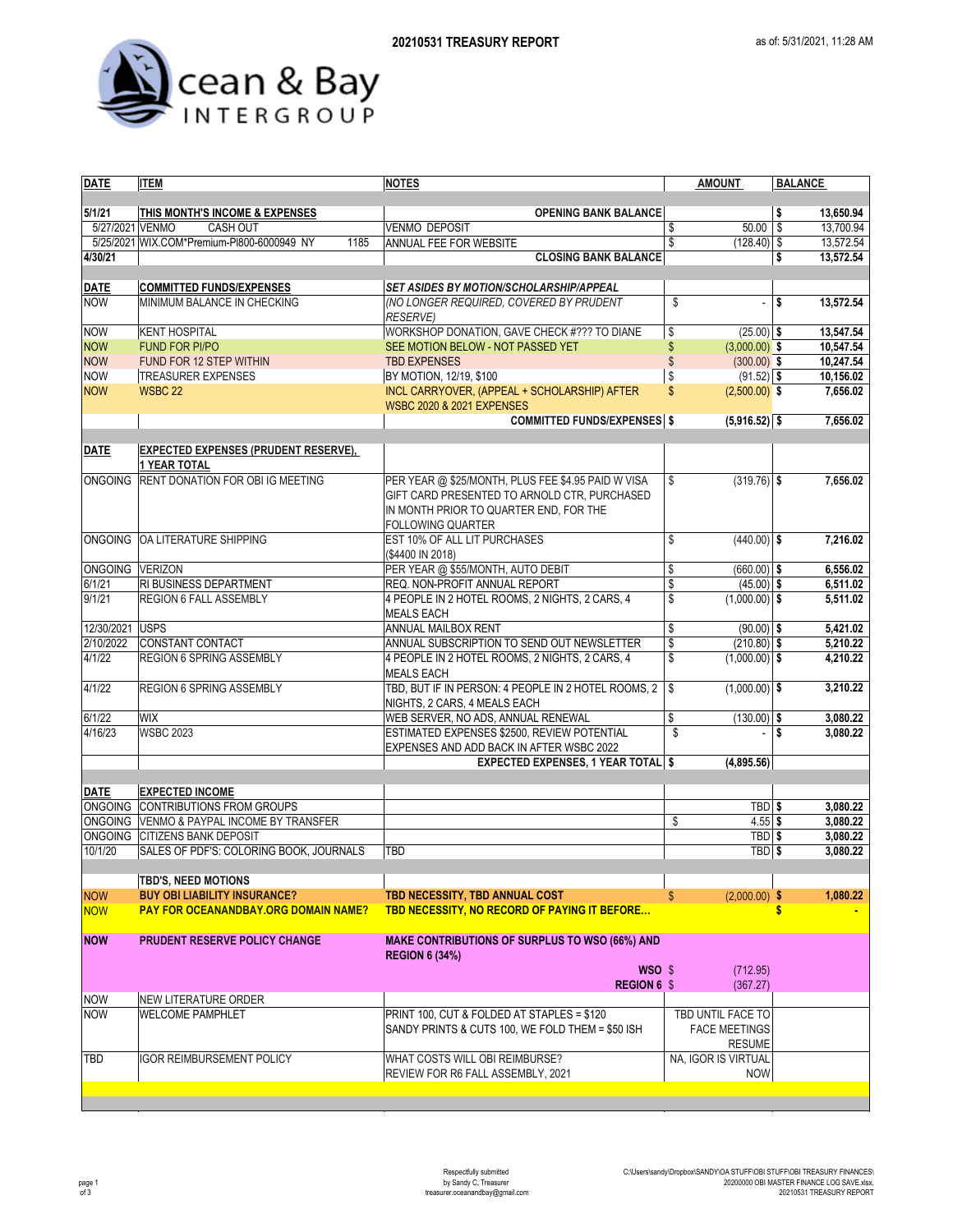

| MTG#  | DAY        | <b>TIME</b>                      | <b>City</b>          | <b>Group Name</b>                                                                    | jan |        | feb         | mar |        | apr             | may      | <b>2021 total</b> |
|-------|------------|----------------------------------|----------------------|--------------------------------------------------------------------------------------|-----|--------|-------------|-----|--------|-----------------|----------|-------------------|
|       |            |                                  |                      |                                                                                      |     |        |             |     |        |                 |          |                   |
|       |            |                                  |                      |                                                                                      |     |        | (see March) |     |        |                 |          |                   |
|       |            |                                  |                      |                                                                                      |     |        |             |     |        |                 |          |                   |
|       |            |                                  |                      |                                                                                      |     |        |             |     |        |                 |          |                   |
|       |            |                                  |                      |                                                                                      |     |        |             |     |        |                 |          |                   |
|       |            |                                  |                      |                                                                                      |     |        |             |     |        |                 |          |                   |
| 56941 | <b>THU</b> | 6:00-7:00pm                      | <b>Bristol, RI</b>   | <b>Thursday Night Hope</b>                                                           |     |        |             |     |        |                 |          | \$                |
| 56843 | <b>MON</b> | 4:00-5:00pm                      | Charlestown, RI      |                                                                                      |     |        |             |     |        |                 |          | \$                |
| 46600 | FRI        | 7:30-8:30pm                      | <b>Cranston, RI</b>  | <b>Courage to Change</b>                                                             |     |        |             | \$  | 80.00  | \$64.00         |          | \$<br>144.00      |
| 49802 | <b>MON</b> | 7:00-8:00pm                      | <b>Cranston, RI</b>  | <b>Dignity Seekers</b>                                                               |     |        |             |     |        |                 |          | \$                |
| 51785 | <b>THU</b> | 7:00-8:00pm                      | <b>Cranston, RI</b>  | <b>Growth from Within</b>                                                            |     |        |             |     |        |                 |          | \$                |
| 31493 | <b>SAT</b> | 10:00-11:00am                    | E. Greenwich RI      | 12 Steps Within                                                                      |     |        |             |     |        |                 |          | \$                |
| 56135 | <b>TUE</b> | 6:30-7:45 pm                     | East Providence, RI  | <b>BBSS</b>                                                                          |     |        |             |     |        |                 |          | \$                |
| 05170 | <b>SAT</b> | 10:00-11:00am                    | <b>Fall River MA</b> | <b>Saturday Salvation</b>                                                            |     |        |             | S   | 209.00 |                 |          | \$<br>209.00      |
| 41086 | <b>SAT</b> | 9:00-10:30am                     | <b>Greenville RI</b> | <b>Big Book Step Study</b>                                                           |     |        |             |     |        |                 |          | \$                |
| 54443 | <b>MON</b> | 10:00-11:00am                    | Johnston, RI         | Let's Be Honest                                                                      |     |        |             |     |        |                 |          | \$                |
| 51722 | <b>WED</b> | 6:30-7:30pm                      | <b>Kingston RI</b>   | <b>Steps to Serenity</b>                                                             |     |        |             |     |        |                 |          | \$                |
| 53588 | <b>THU</b> | 10:00-11:00am                    | <b>Lincoln RI</b>    | <b>New Beginning</b>                                                                 | \$  | 55.00  |             |     |        |                 |          | \$<br>55.00       |
| 12871 | <b>TUE</b> | 7:30-8:30pm                      | <b>Mansfield, MA</b> | <b>Moving Forward</b>                                                                |     |        |             | \$  | 44.00  |                 |          | \$<br>44.00       |
| 38721 | <b>SAT</b> | 9:30-10:30am                     | <b>Middletown RI</b> | A Room With A View                                                                   |     |        |             |     |        |                 |          | \$                |
| 00415 | <b>WED</b> | 7:00-8:00pm                      | <b>Middletown RI</b> | Stop & Step                                                                          |     |        |             |     |        |                 |          | \$                |
| 41086 | <b>SAT</b> | 8:30-9:30am                      | Plainville, MA       | One Purpose Only                                                                     |     |        |             |     |        |                 |          | \$                |
| 49305 | <b>SUN</b> | 6:00-7:00pm                      | Portsmouth, RI       | The Art of Abstinence                                                                |     |        |             |     |        | \$<br>50.00     |          | \$<br>50.00       |
| 00908 | <b>TUE</b> | 9:30-10:30am                     | Portsmouth, RI       | <b>Just for Today</b>                                                                |     |        |             |     |        |                 |          | \$                |
| 54109 | FRI        | 9:30-10:30am                     | Portsmouth, RI       | Design for Living                                                                    |     |        |             |     |        |                 |          | \$                |
| 56446 | <b>MON</b> | 6:30-7:30pm                      | <b>Providence RI</b> | The Recovery Team                                                                    |     |        |             |     |        |                 |          | \$                |
| 46174 | <b>WED</b> | 7:30-8:30pm                      | <b>Providence RI</b> | 100 Pounder (MIRIAM)                                                                 | \$  | 20.00  |             |     |        |                 |          | \$<br>20.00       |
| 49564 | <b>THU</b> | 7:30-8:30pm                      | <b>Riverside, RI</b> | <b>Riverside Meeting</b>                                                             |     |        |             |     |        |                 |          | \$                |
| 01425 | <b>SUN</b> | 5:30-7:00pm                      | <b>Rumford, RI</b>   | Friendship                                                                           |     |        |             | \$  | 100.00 |                 |          | \$<br>100.00      |
| 51375 | <b>TUE</b> | 7:00-8:00pm                      | <b>Warwick, RI</b>   | Surrender to Win (KENT)                                                              |     |        |             |     |        |                 |          | \$                |
|       |            |                                  |                      |                                                                                      |     |        |             |     |        |                 |          | \$                |
|       |            | <b>PERSONAL CONTRIBUTIONS</b>    |                      |                                                                                      | \$  | 210.60 |             | \$  | 412.00 | \$299.20        | \$50.00  | \$<br>971.80      |
|       |            | <b>OBI MEETING 7TH TRADITION</b> |                      |                                                                                      |     |        |             | \$  | 10.00  |                 |          | \$<br>10.00       |
|       |            | <b>ADJUSTMENT TO BALANCE</b>     |                      |                                                                                      |     |        |             |     |        |                 |          | \$                |
|       |            | <b>FUNDRAISERS</b>               |                      |                                                                                      |     |        |             |     |        |                 |          | \$                |
|       |            | <b>WORKSHOPS</b>                 |                      |                                                                                      |     |        |             |     |        |                 |          | \$                |
|       |            | <b>PAYPAL FEES</b>               |                      |                                                                                      | S   | (3.89) |             | \$  | (5.80) | \$ (7.29)       |          | \$<br>(16.98)     |
|       |            |                                  |                      |                                                                                      |     |        |             |     |        |                 |          | \$                |
|       |            |                                  |                      | OTHER DEPOSITS/REIMBURSEMENTS/SCHOLARSHIPS (PREFERRED METHOD: MAKE SEPARATE DEPOSIT) |     |        |             |     |        |                 |          | \$<br>٠           |
|       |            |                                  |                      | <b>CONTRIBUTIONS</b>                                                                 | \$  | 281.71 | \$          | \$  | 849.20 | \$405.91        | \$ 50.00 | \$1,586.82        |
|       |            |                                  |                      | <b>APPEAL FOR WSBC EXPENSES</b>                                                      |     |        | \$          | S   |        | S               | \$<br>٠  | \$                |
|       |            |                                  |                      | <b>LITERATURE SOLD</b>                                                               | \$  | ٠      | \$<br>٠     | S   | 91.50  | - \$<br>٠       | \$<br>٠  | \$<br>91.50       |
|       |            |                                  |                      |                                                                                      |     |        |             |     |        |                 |          |                   |
|       |            |                                  |                      | <b>SCHOLARSHIPS,</b>                                                                 | \$  | ٠      | \$<br>٠     | \$  | ٠      | \$<br>٠         | \$<br>٠  | \$                |
|       |            |                                  |                      | <b>REIMBURSEMENTS</b><br><b>TOTAL</b>                                                | \$  | 281.71 | \$          | \$  | 940.70 | \$405.91        | \$50.00  | \$1,678.32        |
|       |            |                                  |                      |                                                                                      |     |        |             |     |        |                 |          |                   |
|       |            |                                  |                      | <b>DEPOSIT TOTAL FROM BANK</b>                                                       | \$  |        | \$<br>٠     | \$  | 479.00 | \$74.00         | Ŝ.<br>٠  | <b>NA</b>         |
|       |            |                                  |                      | <b>STATEMENT</b>                                                                     |     | ٠      |             |     |        |                 |          |                   |
|       |            |                                  |                      | <b>VENMO TRANSFER TOTAL</b>                                                          | \$  | 182.60 | \$<br>٠     | S   |        | 319.50 \$119.20 | \$50.00  | <b>NA</b>         |
|       |            |                                  |                      | PAYPAL TRANSFER TOTAL                                                                | \$  | 99.11  | s<br>٠      | \$  |        | 142.20 \$212.71 | -S       | <b>NA</b>         |
|       |            |                                  |                      | <b>DIFFERENCE</b>                                                                    | \$  |        | \$<br>٠     | S   |        | s               | S        | <b>NA</b>         |